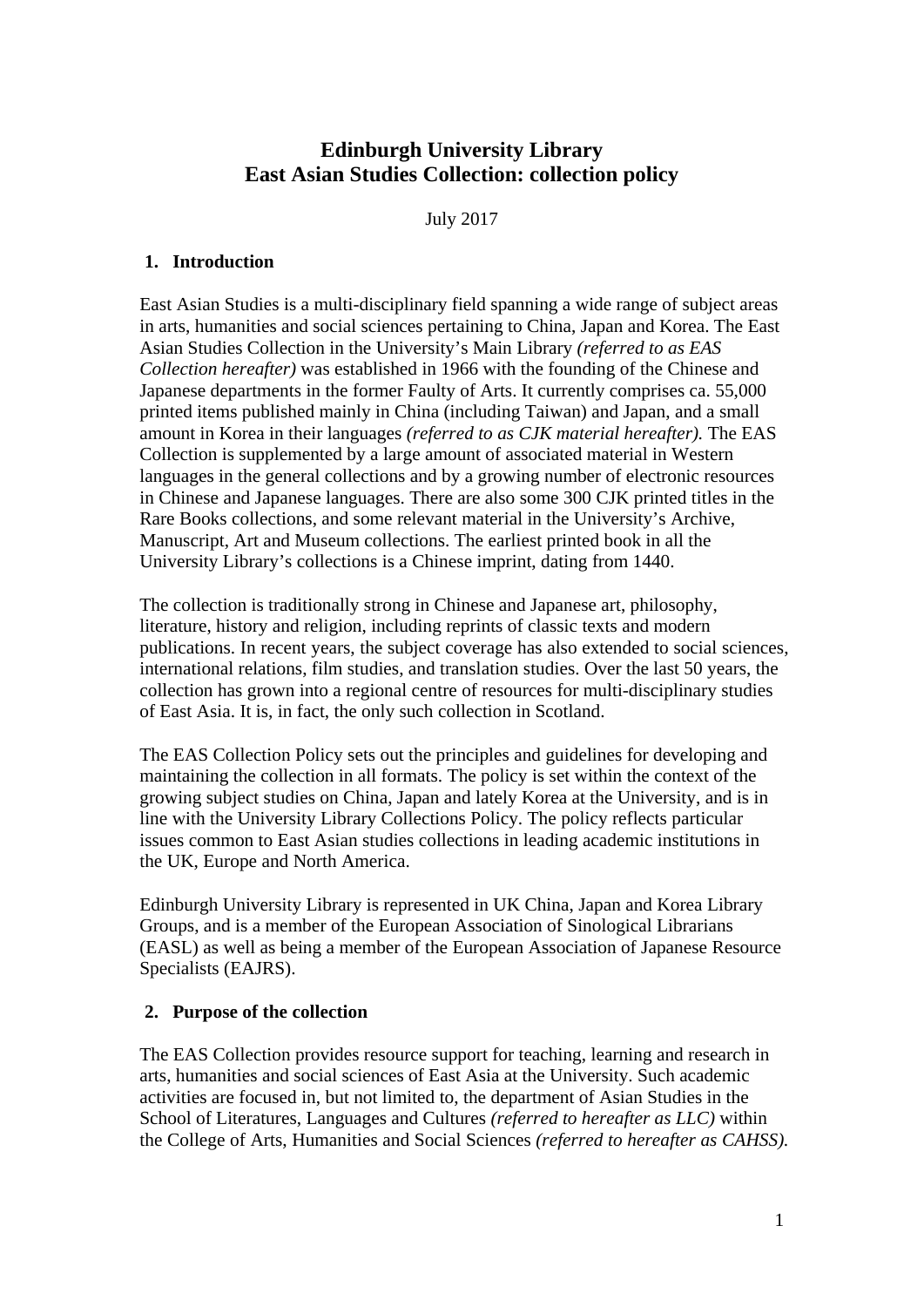The collection is available for use by registered external users, either by visits or via the Interlibrary Loan service.

### **3. New acquisitions**

### 3.1 Purchases

Items for the EAS Collection are funded from the library materials allocation made to CAHSS.

Since 1999 financial support for material purchase has also been received from CAHSS, the department of Asian Studies, and the Confucius Institute for Scotland within the University. The Library continues to welcome such financial support.

Grants for material purchase have also been received from external bodies such as the Scottish Higher Education Funding Council (during the Chinese Studies in Scotland Initiative project years 2000 - 2005) and from the Universities China Committee in London. The Library continues to seek external sources of funding whenever possible.

Acquisition of books and electronic resources for the EAS Collection have also been made with funding from other Schools at their request.

### 3.2 Donations

The Library welcomes donations of material relating to East Asia. The selection criteria for purchasing also applies to donations.

The Library reserves the right to accept or decline donations. Once accepted, donations become the property of the Library and are subject to the Library collection management decisions on location, relegation and disposal. The Library has to balance the value of the donation against the costs of cataloguing and storing it. Large donations being offered with funding to catalogue, process and manage space for them would be particularly welcome and appreciated.

# **4. Selection criteria**

Selection of material for purchase and from donations is based primarily on supporting current teaching, learning requirements and on current research interests. However, care is also taken by the Academic Support Librarian for LLC to build up a systematic collection, fill gaps, and anticipate potential needs and interests.

### 4.1 Subject coverage

The Library aims to acquire selective CJK material in the following categories:

• Modern humanities -- major works of modern scholarship in the areas of language and linguistics, literature, history, philosophy, religion, art, translation, media, film studies, etc.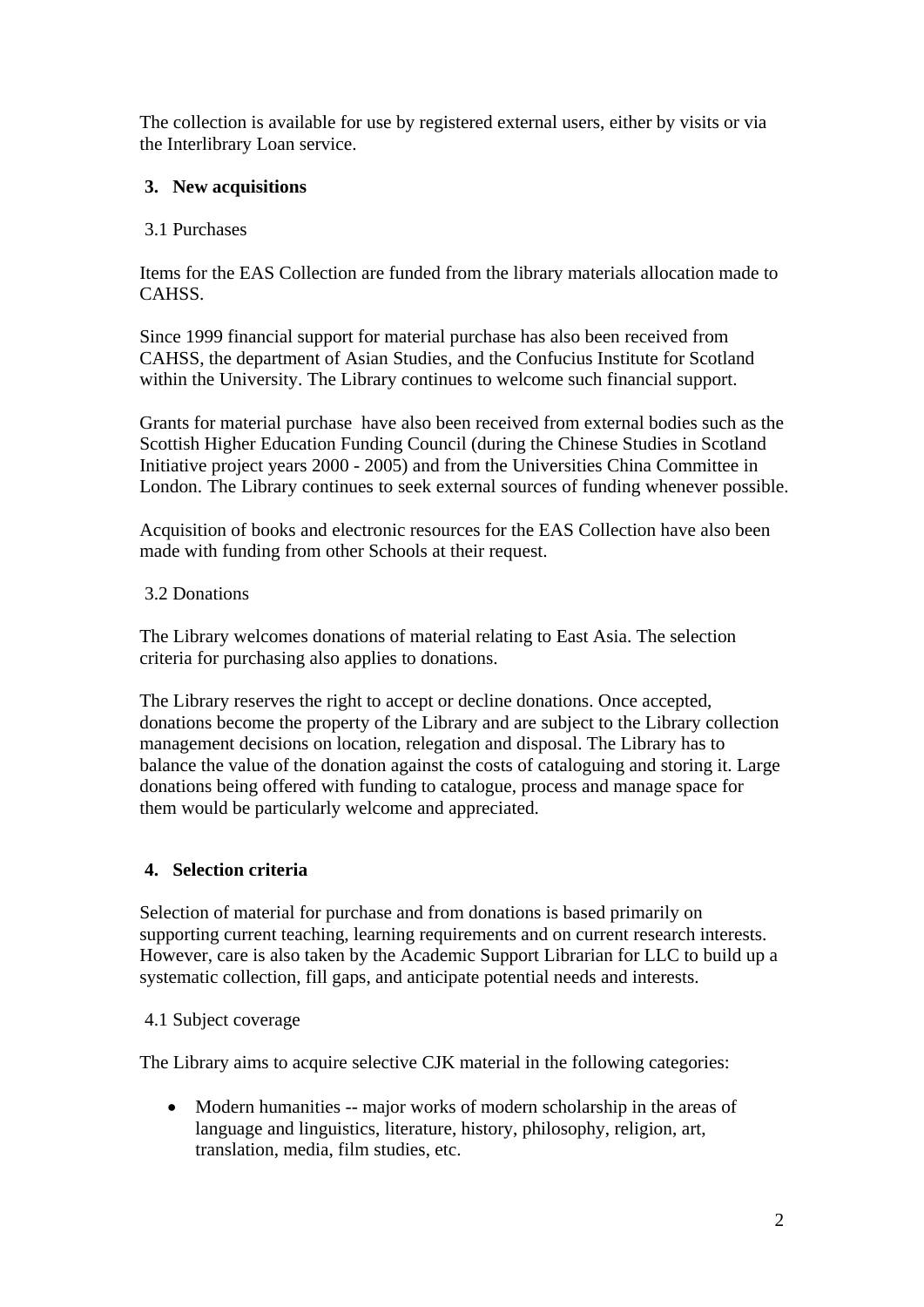- Social sciences East Asian international relations, politics, political thought, history of thought, law, economics, statistics, yearbooks, etc.
- Reprints of classical works not already represented in the collections. Due to space pressure, the digital format of this category of material is preferred if it is available (see 4.2 below).

### 4.2 Formats

The Library has an e-preference collection policy which applies to the EAS Collection. It is recognised that the extent of monograph publications in e-book format in East Asia is still quite limited compared to Western publications in English. However, digital versions of historical publications are more readily available, as with electronic versions of current academic journals. The Library will continue to purchase East Asian material in both print and electronic formats, with a preferred choice for ebooks and e-journals whenever possible. DVDs are also accepted and form part of the EAS Collection.

### 4.3 Languages

The EAS Collection spans the languages of East Asia, i.e. Chinese, Japanese and Korean. Purchased materials in these languages and bilingual materials will be kept in this collection. Materials in non-CJK languages will also be purchased, but will be routinely shelved with the Main Library's general collections or in the appropriate Site Library.

#### **5. Selection methods**

### 5.1 Monographs

Book recommendations are accepted and encouraged from academic staff and students. Recommendations of material in CJK languages should be sent by email to the Academic Support Librarian for LLC (the current online book recommendation form does not support non-Latin scripts well). The Academic Support Librarian for LLC oversees the selection of material and also makes purchase recommendations or decisions with an overview on building a strong, relevant, coherent collection

### 5.2 Patron driven acquisition (PDA) of Chinese e-books

Chinese e-books from the *Chinamaxx database* can be selected online on the database platform without the need to use email or the online book recommendation form. Chinese e-books selected in this way can normally be made available within a week.

### 5.3 Recurrent journal and database subscriptions

Academic staff and students can request new subscriptions to journals, databases, ebook packages etc. in CJK languages using the *AHSS New Recurrent Subscriptions Request Form*. Database subscription decisions are usually preceded by a trial. Those costing less than £1000 a year will normally be considered internally by the Library, and those costing more than £1000 a year will normally be considered by the AHSS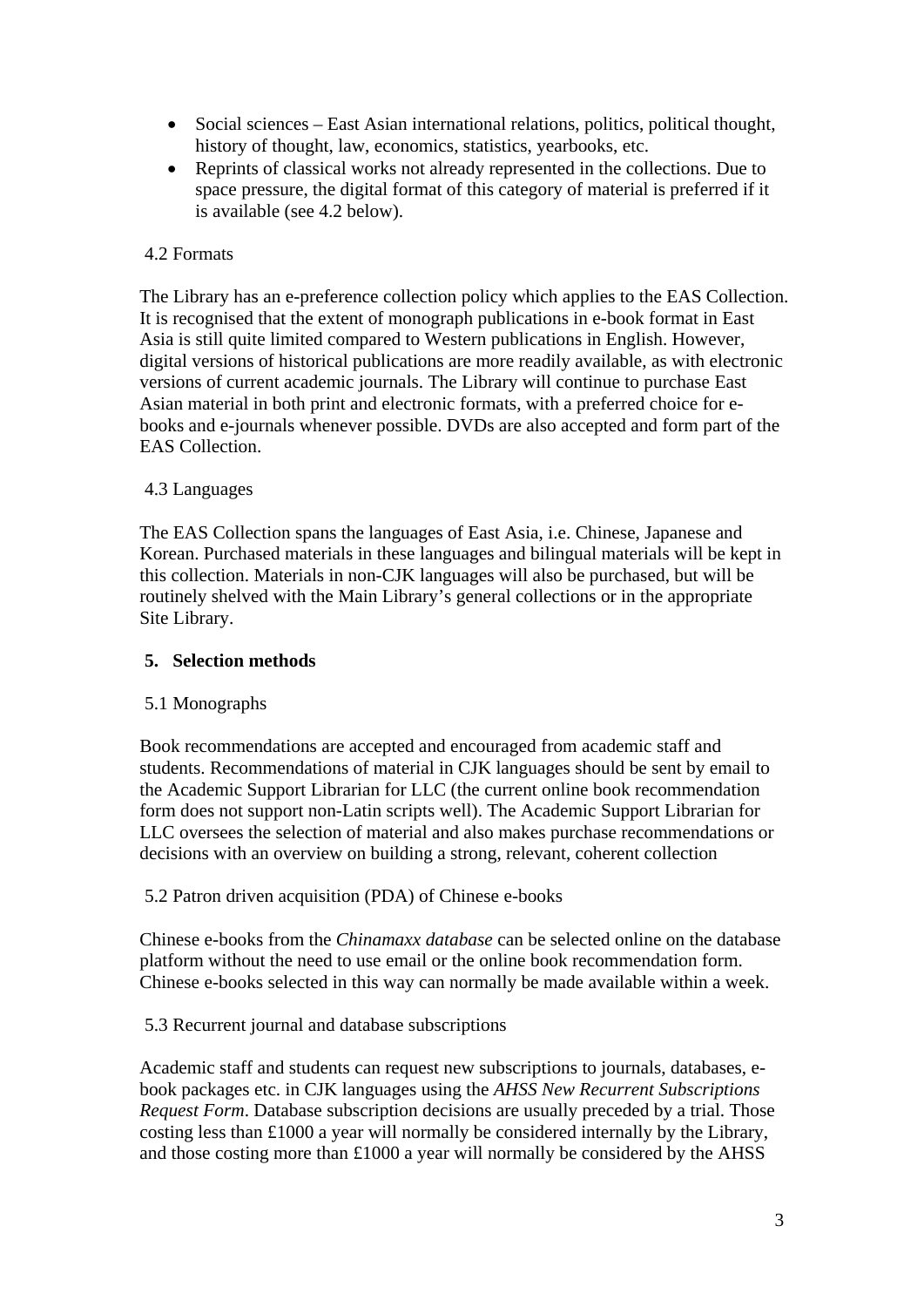LISC Budget Sub-committee, and both categories will depend on the availability of funding.

5.4 Non-recurrent database purchases

The Library plays an active role in selecting and purchasing databases in consultation with the academic community. Recommendations for non-recurrent purchase of databases from academic staff and students are processed in the same way as 5.3.

### 6. **Special Collections Purchases and Donations**.

CJK items are acquired for Special Collections, in line with the collecting policies for the individual collections within the Centre for Research Collections (CRC): http://www.ed.ac.uk/information-services/library-museumgallery/crc/about/collections-policies/special-collections-acquisitions Suitable material may be selected by CRC staff. Rare Books acquisitions, in particular, may be made in consultation with Academic Support Librarian for LLC. Suggestions of material for purchase, and offers of donations within the scope of the collections policy, are always welcome.

### **7. Collection management**

### 7.1 Location

Print items in CJK languages are routinely added to the EAS Collection on the 3rd floor of the Main Library. Items recommended by non-LLC staff and students may be added to collections in the appropriate Site Libraries as requested. If so, such items do not form part of the EAS Collection. As collections grow, some less used CJK and non-CJK items may be transferred to the University Collections Facility from where requests for these items can be made via DiscoverEd.

Print items in Western languages on East Asia are interfiled with the Library's general collections.

### 7.2 Classification

Since 2002, the EAS Collection has adopted the Library of Congress (LC) classification scheme in line with the Main Library general collections. See Library Subject Guide for East Asian Studies for details. The Library aims to convert non-LC sequence items to the LC scheme to facilitate easy access as staff resources allow.

#### 7.3 Retrospective cataloguing

About three quarters of the EAS Collection has been catalogued online. The Library wishes to undertake the retrospective conversion of the remainder of the collection as and when resources become available. The Library will take steps to try and secure such funding.

### 7.4 Multiple copies